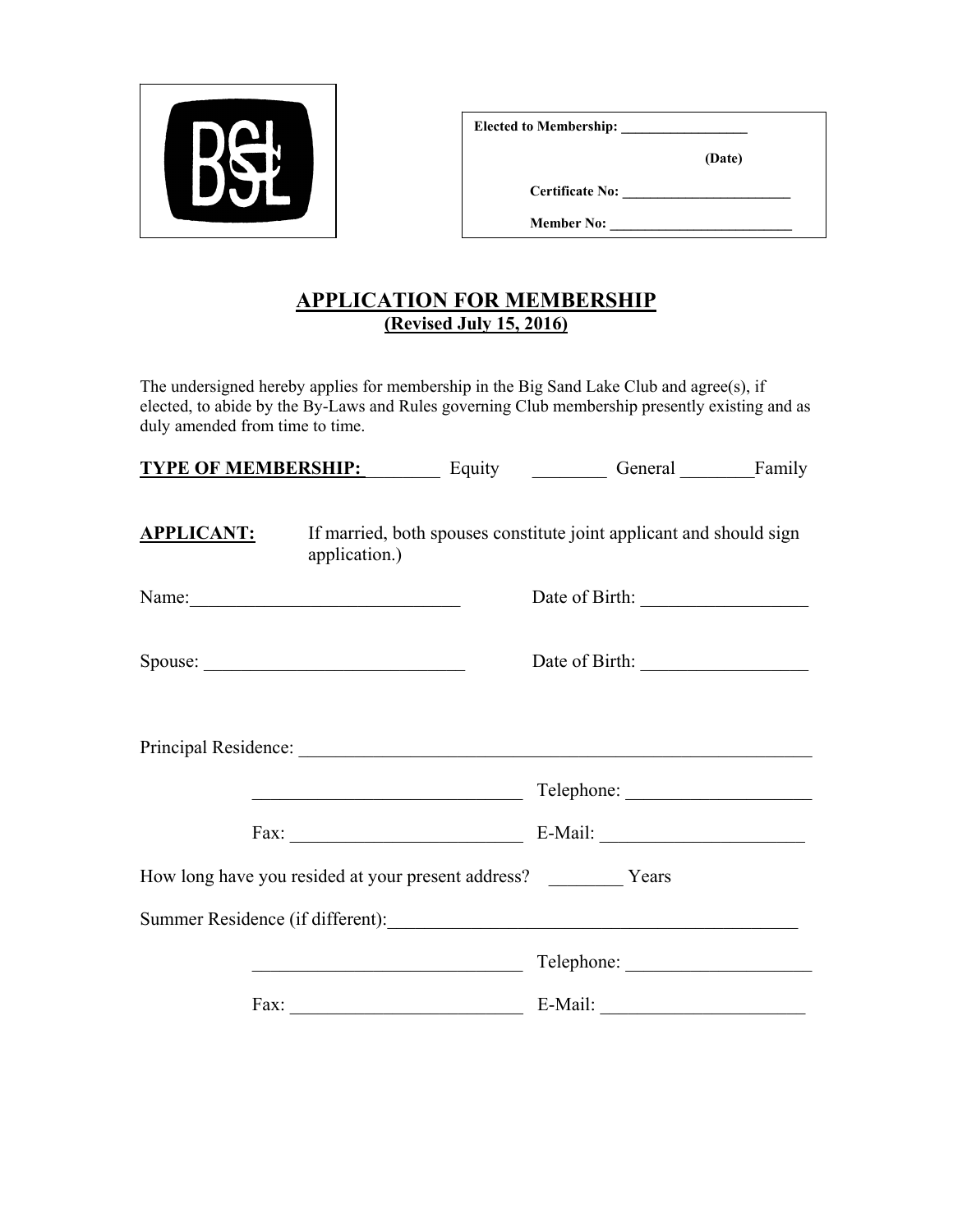## **OCCUPATION/ADDRESS/TELEPHONE**

| Address:             |                                                                                                                                                                                                                                                                                             | <u> 1989 - Jan James James, martin amerikan basar dan berasal dalam berasal dalam berasal dalam berasal dalam be</u> |
|----------------------|---------------------------------------------------------------------------------------------------------------------------------------------------------------------------------------------------------------------------------------------------------------------------------------------|----------------------------------------------------------------------------------------------------------------------|
|                      | <u> 1989 - Johann Stoff, amerikansk politiker (d. 1989)</u>                                                                                                                                                                                                                                 |                                                                                                                      |
|                      |                                                                                                                                                                                                                                                                                             |                                                                                                                      |
| <u>CHILDREN:</u>     | (Names and Dates of Birth)<br>,我们也不会有什么。""我们的人,我们也不会有什么?""我们的人,我们也不会有什么?""我们的人,我们也不会有什么?""我们的人,我们也不会有什么?""我们的人<br>,我们也不会有什么。""我们的人,我们也不会有什么?""我们的人,我们也不会有什么?""我们的人,我们也不会有什么?""我们的人,我们也不会有什么?""我们的人                                                                                          |                                                                                                                      |
| <b>MEMBERSHIPS:</b>  | membership, indicating city and state address)<br><u> 1989 - Johann Stoff, deutscher Stoff, der Stoff, der Stoff, der Stoff, der Stoff, der Stoff, der Stoff, der S</u><br>and the control of the control of the control of the control of the control of the control of the control of the | (Give names of clubs, societies and associations in which you hold                                                   |
| <b>RELATIONSHIP:</b> | Have you ever been rejected, expelled or dropped from membership in any club?<br>(Required for Family Membership Applicants)                                                                                                                                                                |                                                                                                                      |
|                      | Are you related to a member?                                                                                                                                                                                                                                                                | If so, please give member's name and relationship.                                                                   |
| <b>SOCIAL:</b>       | List the names of members with whom you and your immediate family<br>have social contact. They may be contacted by the Membership<br>Committee as a further reference:                                                                                                                      |                                                                                                                      |